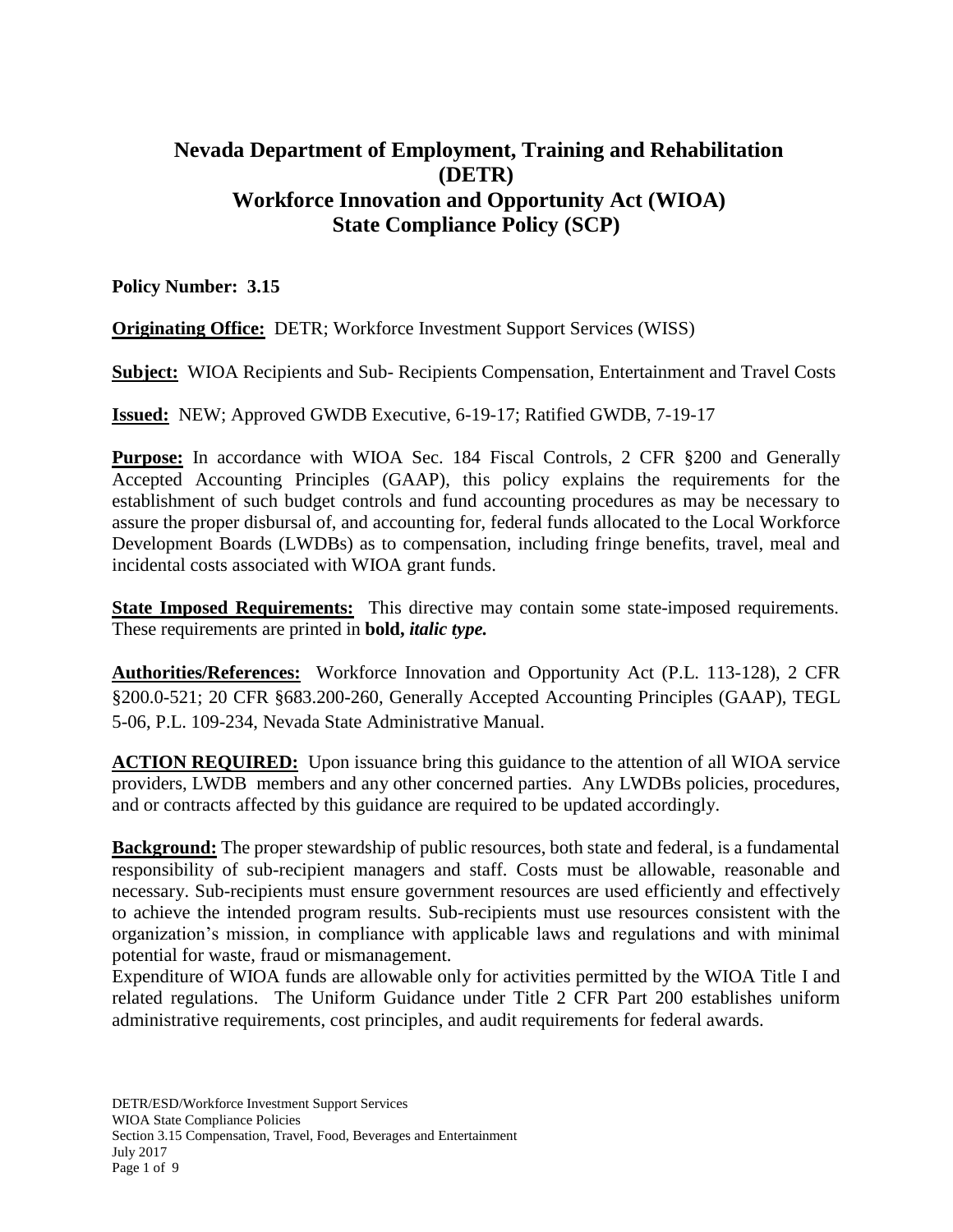Compensation for personnel services of staff, including wages, salaries, supplementary compensation, and fringe benefits are allowable if such costs are documented and result from services provided in carrying out WIOA functions pursuant to an approved contract, sub-grant or other such agreement.

Travel costs are expenses for transportation, lodging, subsistence, and related items incurred by employees and others who are on travel status on official business for the organization.

Food and beverage costs must be reasonable and necessary and justified in the amount incurred and requested for reimbursement. Costs for entertainment, including amusement, diversion, and social activities and any costs directly associated with such costs are unallowable.

## **Policy and Procedure:**

### **WIOA Sec. 184(a)(1)-(5)**

(a) ESTABLISHMENT OF FISCAL CONTROLS BY STATES.—

(1) IN GENERAL.—Each State shall establish such fiscal control and fund accounting procedures as may be necessary to assure the proper disbursal of, and accounting for, Federal funds allocated to local areas under subtitle B. Such procedures shall ensure that all financial transactions carried out under subtitle B are conducted and records maintained in accordance with generally accepted accounting principles applicable in each State.

## (2) COST PRINCIPLES.—

(A) IN GENERAL.—Each State (including the Governor of the State), local area (including the chief elected official for the area), and provider receiving funds under this title shall comply with the applicable uniform cost principles included in appropriate circulars or rules of the Office of Management and Budget for the type of entity receiving the funds.

(B) EXCEPTION.—The funds made available to a State for administration of statewide workforce investment activities in accordance with section  $134(a)(3)(B)$  shall be allocable to the overall administration of workforce investment activities, but need not be specifically allocable to—

(i) the administration of adult employment and training activities;

(ii) the administration of dislocated worker employment and training activities; or

(iii) the administration of youth workforce investment activities.

## (3) UNIFORM ADMINISTRATIVE REQUIREMENTS.—

(A) IN GENERAL.—Each State (including the Governor of the State), local area (including the chief elected official for the area), and provider receiving funds under this title shall comply with the appropriate uniform administrative requirements for grants and agreements applicable for the type of entity receiving the funds, as promulgated in circulars or rules of the Office of Management and Budget.

(B) ADDITIONAL REQUIREMENT.—Procurement transactions under this title between local boards and units of State or local governments shall be conducted only on a costreimbursable basis.

(4) MONITORING.—Each Governor of a State shall conduct on an annual basis onsite monitoring of each local area within the State to ensure compliance with the uniform administrative requirements referred to in paragraph (3).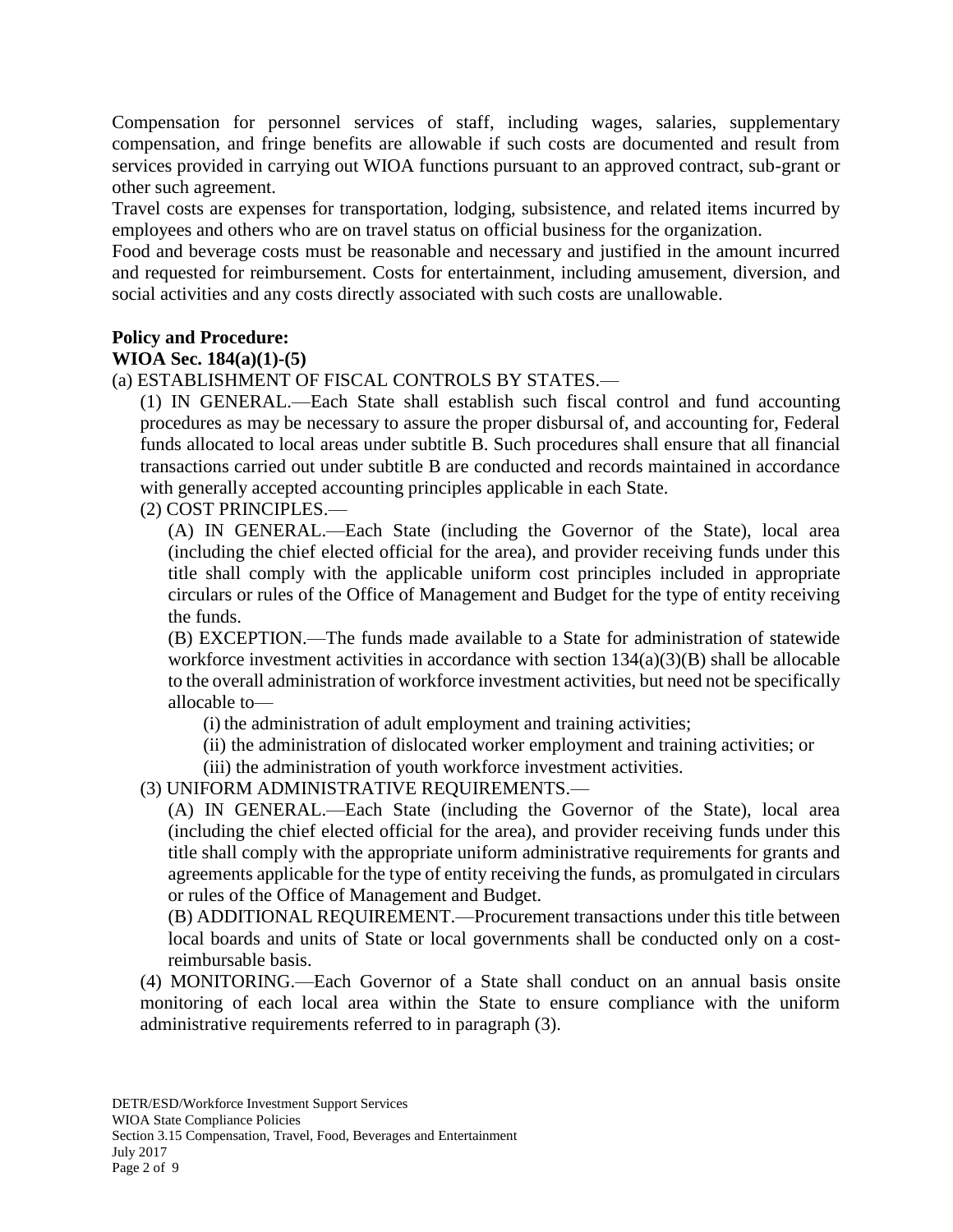(5) ACTION BY GOVERNOR.—If the Governor determines that a local area is not in compliance with the uniform administrative requirements referred to in paragraph (3), the Governor shall—

(A) require corrective action to secure prompt compliance with the requirements; and (B) impose the sanctions provided under subsection (b) in the event of failure to take the required corrective action.

## **Administrative Rules, Costs and Limitations (20 CFR** §**683.200(a))**

(a) Uniform Guidance. Recipients and sub-recipients of a Federal award under title I of WIOA and the Wagner-Peyser Act must follow the Uniform Guidance at 2 CFR parts 200, 215, 225, 230, including any exceptions identified by the Department at 2 CFR part 2900.

## **Retention Requirements for Records (2 CFR** §**200.333)**

Financial records, supporting documents, statistical records, and all other non-Federal entity records pertinent to a Federal award must be retained for a period of three years from the date of submission of the final expenditure report or, for Federal awards that are renewed quarterly or annually, from the date of the submission of the quarterly or annual financial report, respectively, as reported to the Federal awarding agency or pass-through entity in the case of a subrecipient.

Federal awarding agencies and pass-through entities must not impose any other record retention requirements upon non-Federal entities. The only exceptions are the following:

(a) If any litigation, claim, or audit is started before the expiration of the 3-year period, the records must be retained until all litigation, claims, or audit findings involving the records have been resolved and final action taken.

(b) When the non-Federal entity is notified in writing by the Federal awarding agency, cognizant agency for audit, oversight agency for audit, cognizant agency for indirect costs, or pass-through entity to extend the retention period.

(c) Records for real property and equipment acquired with Federal funds must be retained for 3 years after final disposition.

(d) When records are transferred to or maintained by the Federal awarding agency or pass-through entity, the 3-year retention requirement is not applicable to the non-Federal entity.

(e) Records for program income transactions after the period of performance. In some cases recipients must report program income after the period of performance. Where there is such a requirement, the retention period for the records pertaining to the earning of the program income starts from the end of the non-Federal entity's fiscal year in which the program income is earned.

(f) Indirect cost rate proposals and cost allocations plans. This paragraph applies to the following types of documents and their supporting records: indirect cost rate computations or proposals, cost allocation plans, and any similar accounting computations of the rate at which a particular group of costs is chargeable (such as computer usage chargeback rates or composite fringe benefit rates).

(1) If submitted for negotiation. If the proposal, plan, or other computation is required to be submitted to the Federal Government (or to the pass-through entity) to form the basis for negotiation of the rate, then the 3-year retention period for its supporting records starts from the date of such submission.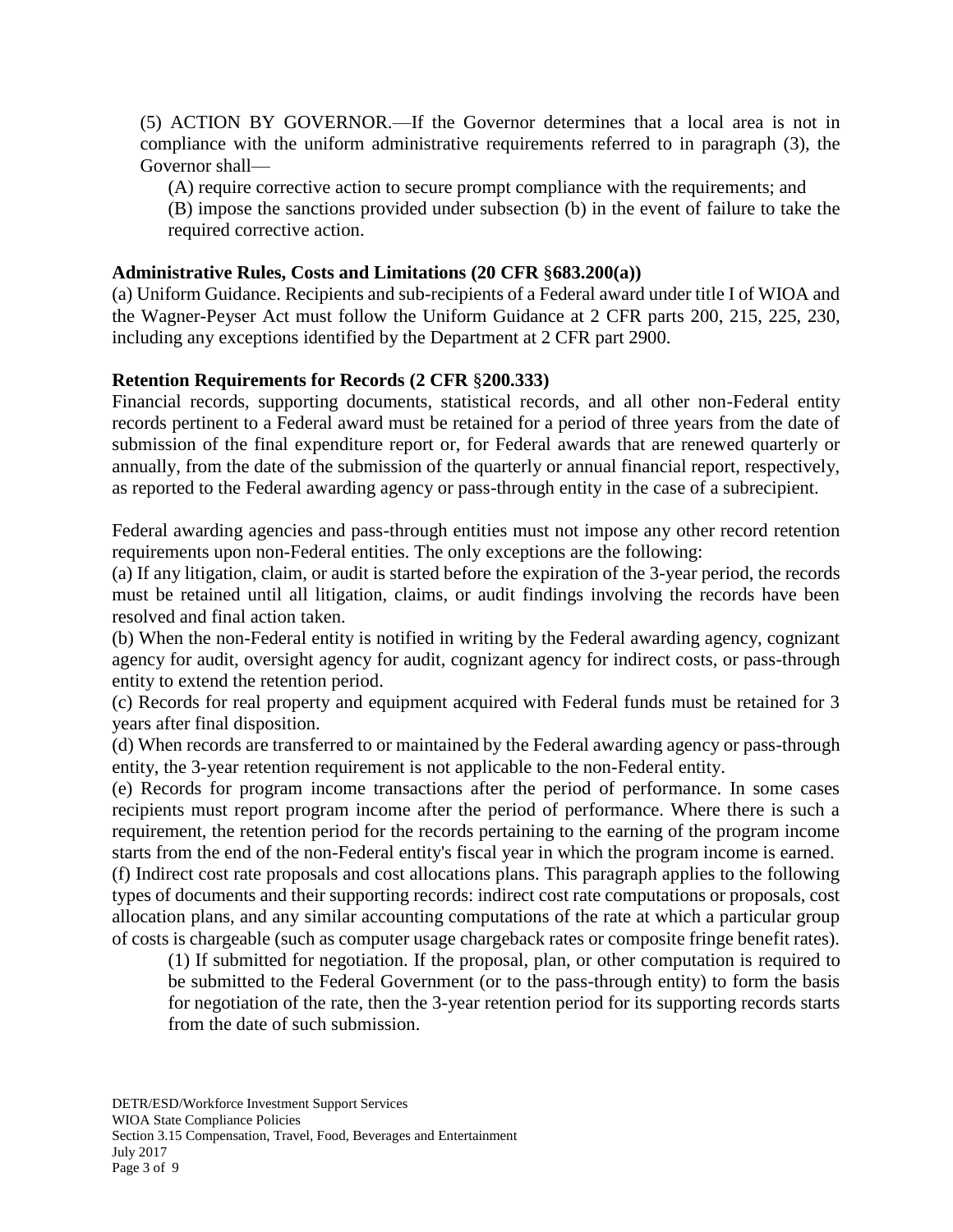(2) If not submitted for negotiation. If the proposal, plan, or other computation is not required to be submitted to the Federal Government (or to the pass-through entity) for negotiation purposes, then the 3-year retention period for the proposal, plan, or computation and its supporting records starts from the end of the fiscal year (or other accounting period) covered by the proposal, plan, or other computation.

## **Factors Affecting Allowability of Costs (2 CFR 200.403)**

Except where otherwise authorized by statute, costs must meet the following general criteria in order to be allowable under Federal awards:

(a) Be necessary and reasonable for the performance of the Federal award and be allocable thereto under these principles.

(b) Conform to any limitations or exclusions set forth in these principles or in the Federal award as to types or amount of cost items.

(c) Be consistent with policies and procedures that apply uniformly to both federally-financed and other activities of the non-Federal entity.

(d) Be accorded consistent treatment. A cost may not be assigned to a Federal award as a direct cost if any other cost incurred for the same purpose in like circumstances has been allocated to the Federal award as an indirect cost.

(e) Be determined in accordance with generally accepted accounting principles (GAAP), except, for state and local governments and Indian tribes only, as otherwise provided for in this part.

(f) Not be included as a cost or used to meet cost sharing or matching requirements of any other federally-financed program in either the current or a prior period. See also 2 CFR § 200.306 Cost sharing or matching paragraph (b).

(g) Be adequately documented. See also 2CFR §200.300 Statutory and national policy requirements through 2 CFR §200.309 Period of performance of this part.

### **General**

Board Councils, or Committee Costs **-** Costs incurred by the State Workforce Development Board, Local Workforce Development Boards and other advisory councils or committees must have been incurred as the result of the fulfillment of official WIOA duties as required by the Act and/or WIOA Federal Regulations and meet the guidelines for allowable WIOA costs in order to be allowable costs to the WIOA program. Documentation must exist for such costs to be allowable. Also see 2 CFR §200.422, Advisory Councils and 2 CFR §200.444 General Costs of Government.

Delegation of Authority/Separation of Duties and Supervision - Managers shall ensure appropriate authority, responsibility and accountability are defined and delegated to accomplish the mission of the organization. Managers shall establish and implement an appropriate organizational structure to effectively carry out program responsibilities Sub-recipients shall assign key duties and responsibilities to individuals to ensure one individual does not perform two or more incompatible functions of authorizing, processing, recording and reviewing official accounting transactions. Where the sub-recipient's staff is insufficient to effect appropriate separation of duties, the sub-recipient shall establish and maintain appropriate compensatory controls. Managers are expected to exercise appropriate oversight to ensure individuals do not exceed or abuse their assigned authorities.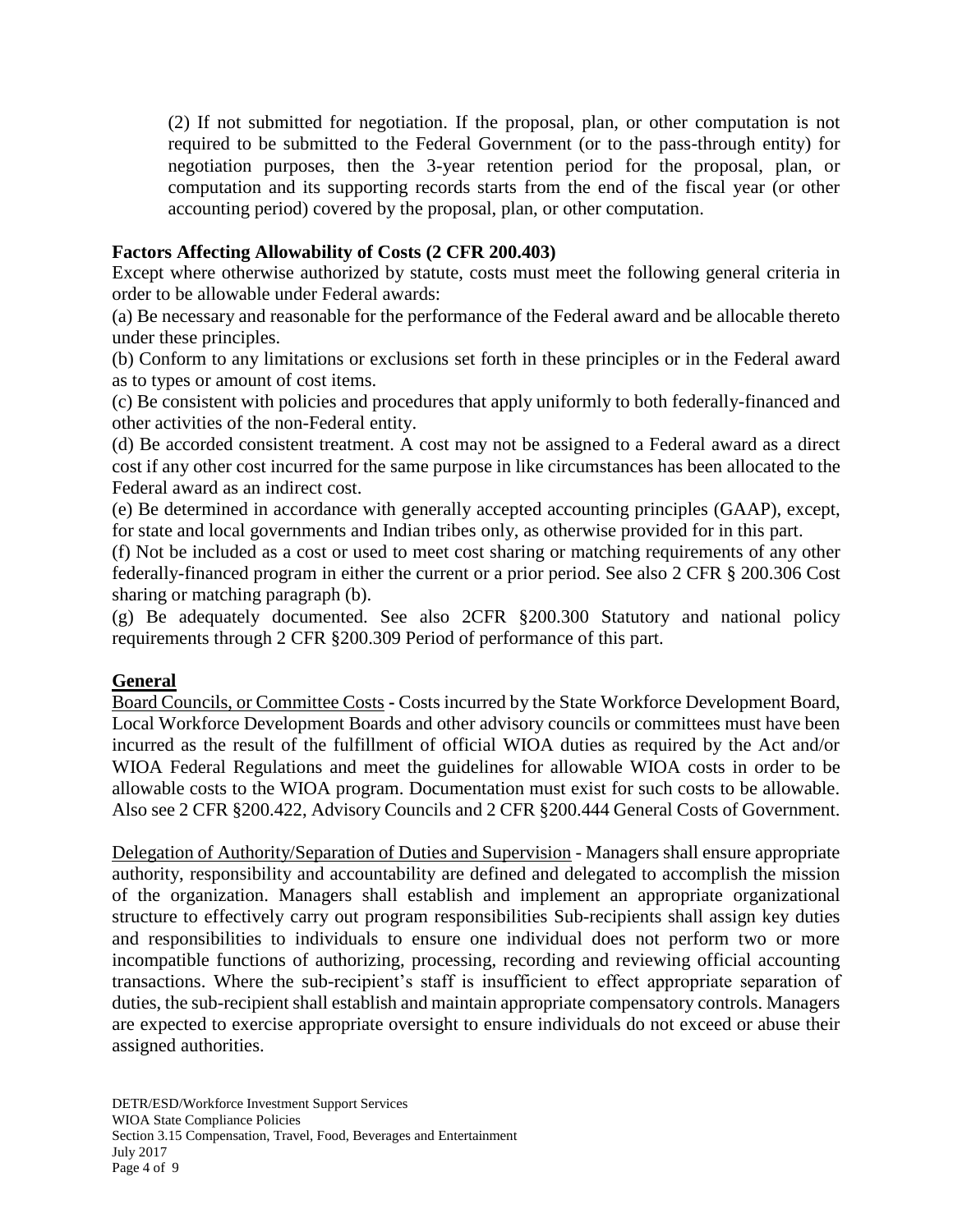## **Compensation (2 CFR §200.430-431)**

Compensation for personnel services of staff, including wages, salaries, supplementary compensation, and fringe benefits are allowable if such costs are documented and result from services provided in carrying out WIOA functions pursuant to an approved contract, sub-grant or other such agreement. They are provided under established written policies. Fringe benefits include but are not limited to, the cost of leave, (vacation, family-related, sick or military), employee insurance, pensions, and unemployment benefit plans. Fringe benefits must be allowable and reasonable.

## **(TEGL 5-06)**

The provisions in Public Law 109-234 limits the use of funds used by a recipient or sub-recipient expending WIOA program funds to pay for salary and bonuses of an individual. Examples of recipients include entities and their funded partners that receive contracts and grants from ETA. Examples of sub-recipients include sub-contractors or sub-grantees. Any salary or bonus payments made by a recipient or a sub-recipient to an individual are covered by this limitation. This limitation applies to such payments regardless of whether they are paid as a direct or an indirect cost.

The law sets the limit on salaries and bonuses at a rate equivalent to no more than Executive Level II. A salary table providing this rate is listed on the Federal Office of Personnel Management Web site [www.opm.gov](http://www.opm.gov/) under the Federal Salaries & Wages. These levels are adjusted and updated annually. Public Law 109-234 limitation does not apply to benefits that are not salary and bonuses. Fringe benefits, insurance premiums or pension plans paid by a recipient or sub-recipient are not included in this calculation. The restriction applies to both salaries and bonuses. The sum of all bonuses received over the previous 12- month period when added to the employee's salary may not at any time exceed the limitation.

Allowable fringe benefit costs include, but are not limited to, the following: that portion of the individual's FICA taxes paid by the employer, medical insurance coverage, unemployment insurance and worker's compensation. Costs claimed for fringe benefits must be supported by such cost documentation as payroll records, payroll tax reports, insurance policies and payment schedules, vendor's invoices, etc.

## **Travel (2 CFR §200.474)**

(a) General. Travel costs are the expenses for transportation, lodging, subsistence, and related items incurred by employees who are in travel status on official business of the non-Federal entity. Such costs may be charged on an actual cost basis, on a per diem or mileage basis in lieu of actual costs incurred, or on a combination of the two, provided the method used is applied to an entire trip and not to selected days of the trip, and results in charges consistent with those normally allowed in like circumstances in the non-Federal entity's non-federally-funded activities and in accordance with non-Federal entity's written travel reimbursement policies. Notwithstanding the provisions of 2 CFR §200.444 General costs of government, travel costs of officials covered by that section are allowable with the prior written approval of the Federal awarding agency or pass-through entity when they are specifically related to the Federal award.

*[NOTE: Travel for local board staff and LEO's is considered an allowable cost if the activity is in support of local workforce development initiatives. It does not need to be approved by the state as long as reasonable and necessary.]*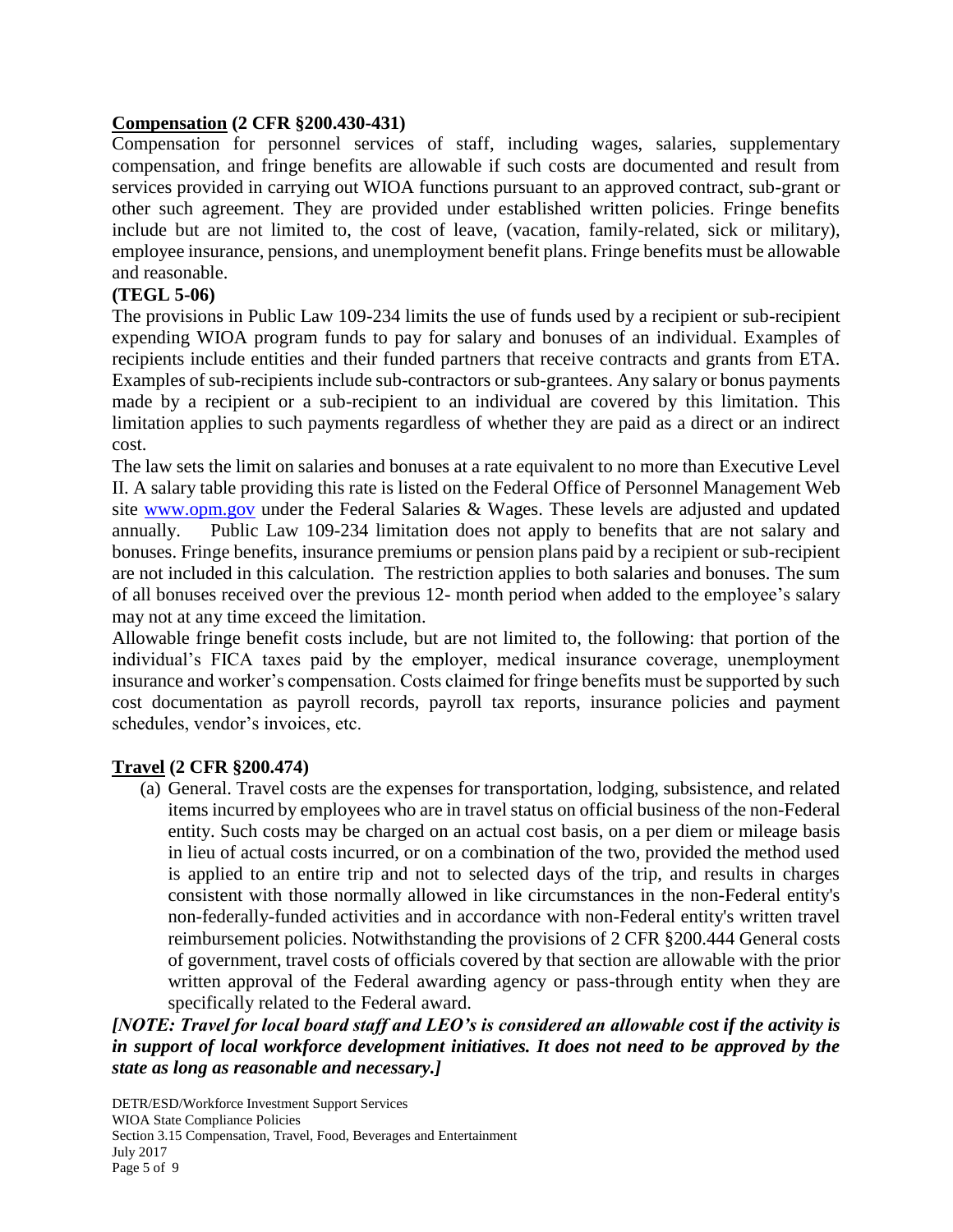(b) Lodging and subsistence. Costs incurred by employees and officers for travel, including costs of lodging, other subsistence, and incidental expenses, must be considered reasonable and otherwise allowable only to the extent such costs do not exceed charges normally allowed by the non-Federal entity in its regular operations as the result of the non-Federal entity's written travel policy. In addition, if these costs are charged directly to the Federal award documentation must justify that:

(1) Participation of the individual is necessary to the Federal award; and

(2) The costs are reasonable and consistent with non-Federal entity's established travel policy.

(c)(1) Temporary dependent care costs (as dependent is defined in 26 U.S.C. 152) above and beyond regular dependent care that directly results from travel to conferences is allowable provided that:

(i) The costs are a direct result of the individual's travel for the Federal award;

(ii)The costs are consistent with the non-Federal entity's documented travel policy for all entity travel; and

(iii) Are only temporary during the travel period.

(2) Travel costs for dependents are unallowable, except for travel of duration of six months or more with prior approval of the Federal awarding agency. See also 2 CFR §200.432 Conferences.

(d) In the absence of an acceptable, written non-Federal entity policy regarding travel costs, the rates and amounts established under 5 U.S.C. 5701-11, ("Travel and Subsistence Expenses; Mileage Allowances"), or by the Administrator of General Services, or by the President (or his or her designee) pursuant to any provisions of such subchapter must apply to travel under Federal awards (48 CFR 31.205-46(a)).

(e) Commercial air travel. (1) Airfare costs in excess of the basic least expensive unrestricted accommodations class offered by commercial airlines are unallowable except when such accommodations would:

(i) Require circuitous routing;

(ii) Require travel during unreasonable hours;

(iii) Excessively prolong travel;

(iv) Result in additional costs that would offset the transportation savings; or

(v) Offer accommodations not reasonably adequate for the traveler's medical needs.

The non-Federal entity must justify and document these conditions on a case-by-case basis in order for the use of first-class or business-class airfare to be allowable in such cases.

(2) Unless a pattern of avoidance is detected, the Federal Government will generally not question a non-Federal entity's determinations that customary standard airfare or other discount airfare is unavailable for specific trips if the non-Federal entity can demonstrate that such airfare was not available in the specific case.

(f) Air travel by other than commercial carrier. Costs of travel by non-Federal entity-owned, leased, or -chartered aircraft include the cost of lease, charter, operation (including personnel costs), maintenance, depreciation, insurance, and other related costs. The portion of such costs that exceeds the cost of airfare as provided for in paragraph (d) of this section, is unallowable.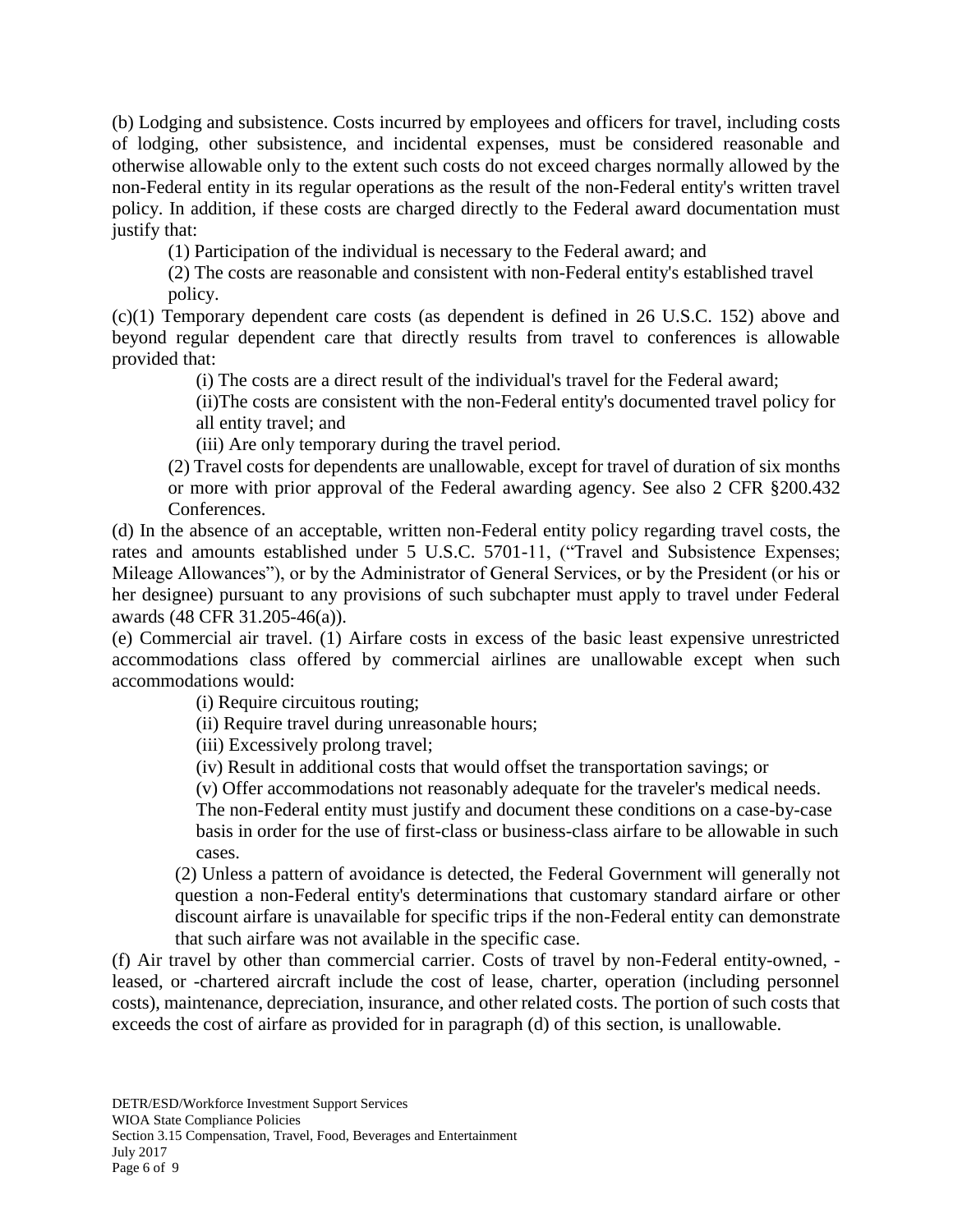## General Travel

Travel expenses must be reasonable and necessary, and for a bona fide business purpose related to the funding source. All supporting documentation must be kept on file. Meals, lodging, rental cars, airfare, mileage for employee/participant-owned cars, and other travel expenses may be paid for staff and participants who travel as part of their job, training activity or grant purpose. Documentation of the purpose and cost of travel must be maintained. No employee shall be reimbursed for commuting expenses incurred in going to and from work. Employees and board members required to travel for official WIOA business must comply with the LWDB travel policy in effect at the time of travel. LWDB's must approve sub recipient travel policies to ensure each are within the required standards. *LWDB and sub-recipient travel policies, in-state and out-ofstate, can be no less stringent in work session, coverage and reimbursement than the pass though entity. Nevada Statewide Travel Regulations can be found at State Administrative Manual (SAM[\)http://budget.nv.gov/Manuals-Instructions/](http://budget.nv.gov/Manuals-Instructions/%20and)* and DETR Travel Policy Attachment A *highlights.*

Sub-recipients must be able to demonstrate that funds were available/used from sources other than the federal award to cover any such unallowable costs.

Meals (including tips) are limited to a single per day meal cap based on geographic location. This meal cap is based on the U.S. General Services Administration published daily meal rates total (excluding incidental expenses) for each city/state found at [http://www.gsa.gov/portal/category/104711;](http://www.gsa.gov/portal/category/104711) use the Per Diem/M & IE Meals tab. Rates are published each fiscal year effective October 1.

If contractor or grant sub-recipient does not have an agency travel policy, they will be subject to the terms and regulations of the LWDB policy.

## **Entertainment (2 CFR §200.438)**

Costs for entertainment, including amusement, diversion, and social activities and any costs directly associated with such costs, (for example: tickets to shows, movies, sporting events, meals lodging, rentals, transportation, gratuities) are unallowable. No entertainment costs will be allowed in connections with in or out-of-state travel.

## **Conferences (2 CFR §200.432)**

A conference is defined as a meeting, retreat, seminar, symposium, workshop or event whose primary purpose is the dissemination of technical information beyond the non-Federal entity and is necessary and reasonable for successful performance under the Federal award. Allowable conference costs paid by the non-Federal entity as a sponsor or host of the conference may include rental of facilities, speakers' fees, costs of meals and refreshments, local transportation, and other items incidental to such conferences unless further restricted by the terms and conditions of the Federal award. As needed, the costs of identifying, but not providing, locally available dependentcare resources are allowable. Conference hosts/sponsors must exercise discretion and judgment in ensuring that conference costs are appropriate, necessary and managed in a manner that minimizes costs to the Federal award. The Federal awarding agency may authorize exceptions where appropriate for programs including Indian tribes, children, and the elderly. See also 2 CFR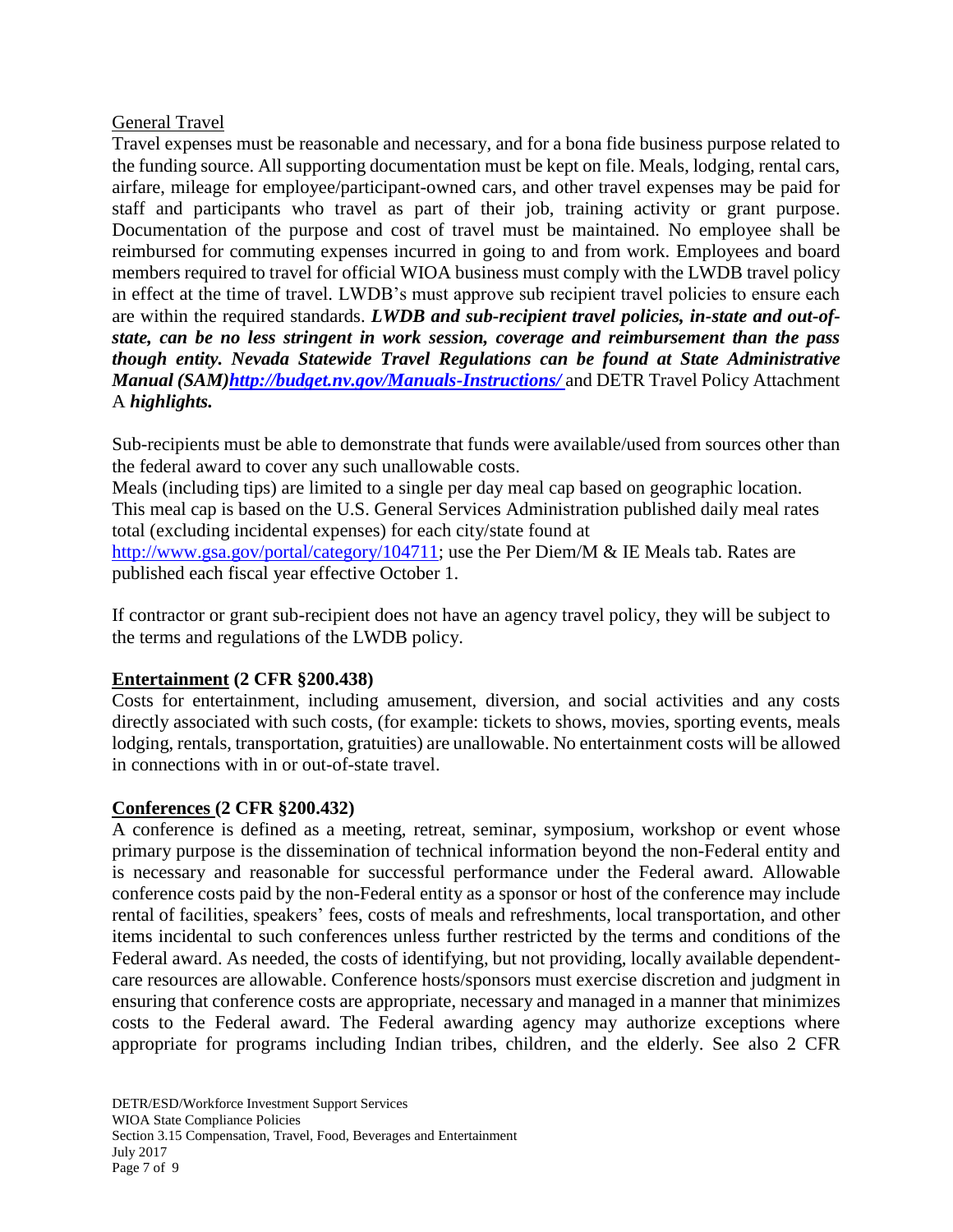§200.438 Entertainment costs, 2 CFR §200.456 Participant support costs, 2 CFR §200.474 Travel costs, and 2 CFR §200.475 Trustees.

Sub-recipients should consider whether a conference or face to face meeting is the most effective or efficient way to achieve the desired result and whether there are alternatives, such as webinars or video conferences, that would be equally or similarly effective and more efficient in terms of time and costs.

## **NOTE:** *All costs associated with a Conference, including conference space if applicable, require prior approval from WISS and as indicated in SCP 3.1.*

# **Food and Beverages: (2 §CFR 200)**

Food and Beverages Allowable Costs

- Approved meals that can be paid with Employment and Training Agency (ETA) funds and can be a direct charge or charged through an indirect cost allocation plan.
- Meals while employees are in travel status are allowable per agency travel policy.
- Meal costs are allowable when the grantee incurs such costs in the process of conducting conferences with board members and other professional colleagues outside of the entity's organization only when the conference meets the definition in 2 CFR §200.432 *and must request prior approval. The request must be accompanied by the conference agenda.*
- Refreshments costs are allowable at conferences (2 CFR §200.432) *with prior approval. The request must be accompanied by the conference agenda*
- The cost of a "working lunch" with employers, and/or board members and other colleagues is only considered "reasonable and necessary" when there is adequate documentation on the necessity of having a meeting during a meal time instead of during normal business hours. Generally there is a very high burden of proof to show this necessary. Documentation including an Agenda must specify what Employment and Training Agency (ETA)-related subjects were discussed and include a list of attendees and dated itemized meal cost receipts.

Disallowed Costs for Food, Beverage and Travel

- *Charging costs for meals and refreshments while engaging day-to-day business is disallowed.*
- *Other than in a setting of a Conference, defined in 2 CFR §200.432, purchasing of meals or refreshments are disallowed with WIOA funds.*
- Any disallowed meal cost must be paid with non-ETA federal funds and cannot be paid through an indirect cost allocation plan and must be demonstrated through documentation that no WIOA funds were used as such.
- Costs considered unreasonable and unnecessary (for example: valet parking fees, auto cleaning/detailing, excessive parking fees, excessive car rental fees (multiple car rentals for multiple employees going to same out of town location))
- Allowable travel costs above/outside the GSA rate must be addressed in LWDB policy or else be considered a disallowed cost
- The cost of alcohol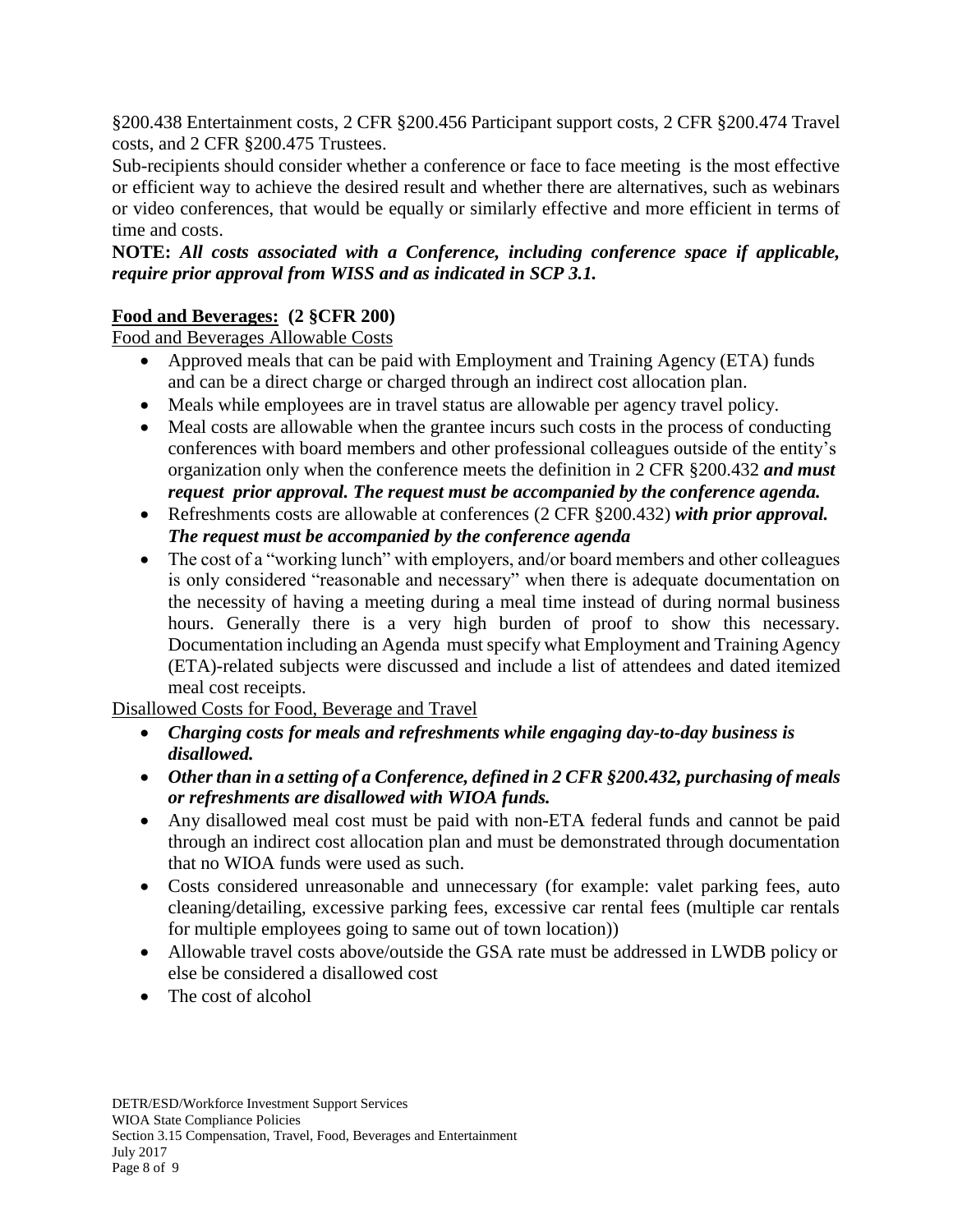**NOTE:** A sub-recipient must be able to demonstrate that funds were available from sources other than the federal award to cover any such unallowable costs.

If any contractor or grant sub-recipient does not have an agency meal policy, they will be subject to the terms and regulations found within the LWDB policy.

## **LWDB Policy Requirements Summary:**

Federal Travel Regulations (FTR) is the regulation contained in 41 Code of Federal Regulations (CFR), Chapters 300 through 304, that implements statutory requirements and Executive branch policies for travel by federal civilian employees and others authorized to travel at government expense. The 48 Continental United States (CONUS) Per Diem rate for an area is actually three allowances: the lodging allowance, the meals allowance and the incidental expense allowance. Per Diem Rates are set by fiscal year, effective October 1 each year. Find FTR at [www.gsa.gov](http://www.gsa.gov/)

- LWDBs must have written travel policies, including per diem, food and beverage which include approval mechanisms to fulfill requirements in 2 CFR 200.474(a) *and follow the General Services Administration (GSA) rate. Written policy should be as no less stringent a policy as the pass through agency and include the same requirements for sub-recipient and vendors.*
- LWDBs must have clear written policy on delegation for authority for themselves and subrecipients.

## **Definitions:**

## Reasonable Costs (2 CFR §200.404)

A cost is reasonable if, in its nature and amount, it does not exceed that which would be incurred by a prudent person under the circumstances prevailing at the time the decision was made to incur the cost. The question of reasonableness is particularly important when the non-Federal entity is predominantly federally-funded. In determining reasonableness of a given cost, consideration must be given to:

(a) Whether the cost is of a type generally recognized as ordinary and necessary for the operation of the non-Federal entity or the proper and efficient performance of the Federal award.

(b) The restraints or requirements imposed by such factors as: sound business practices; arm'slength bargaining; Federal, state and other laws and regulations; and terms and conditions of the Federal award.

(c) Market prices for comparable goods or services for the geographic area.

(d) Whether the individuals concerned acted with prudence in the circumstances considering their responsibilities to the non-Federal entity, its employees, where applicable its students or membership, the public at large, and the Federal government.

(e) Whether the non-Federal entity significantly deviates from its established practices and policies regarding the incurrence of costs, which may unjustifiably increase the Federal award's cost.

## **NOTE:**

WIOA fund expenditures which have been questioned by auditors, program monitors or fiscal monitors and ultimately disallowed as WIOA costs are subject to the SCP 3.2.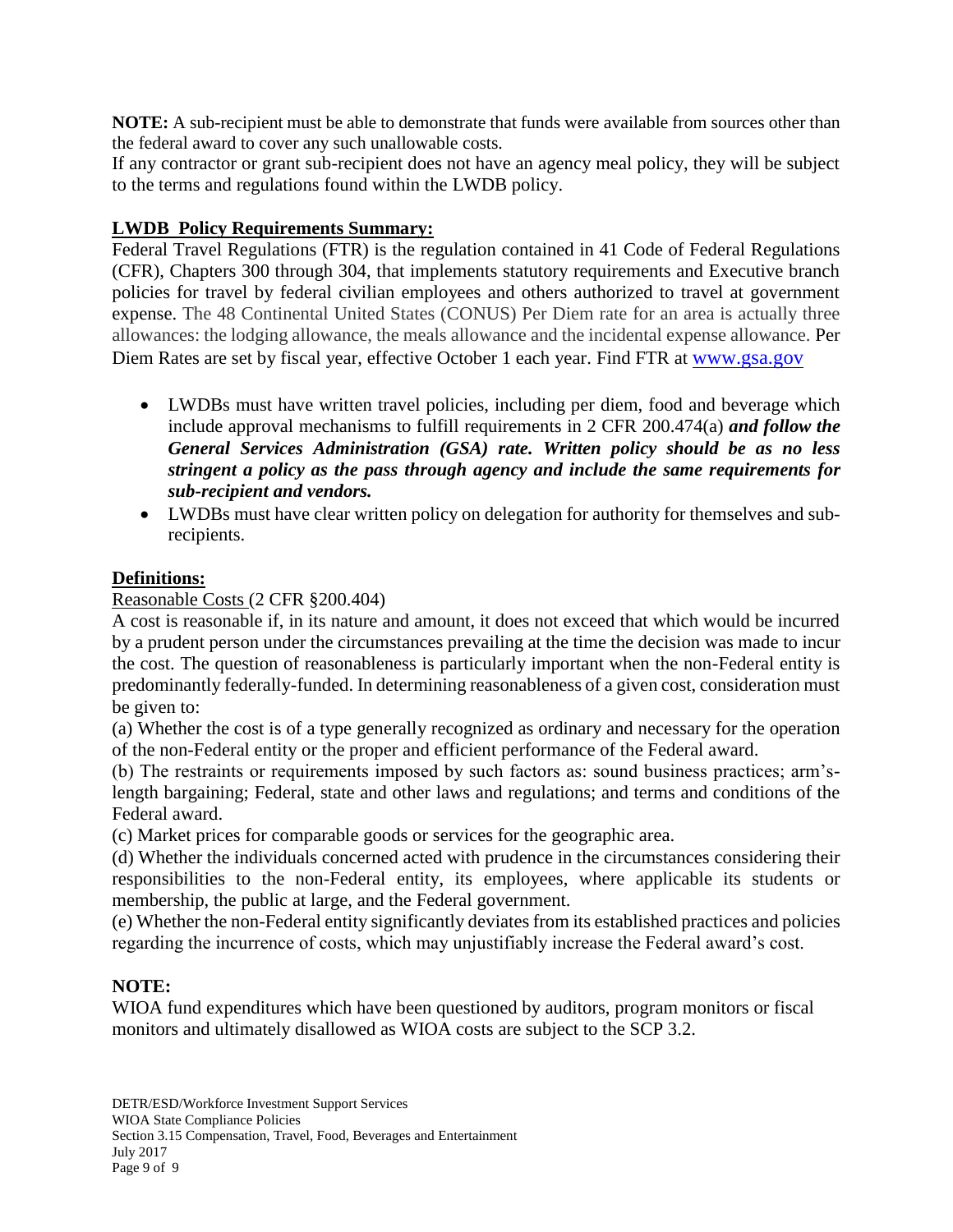**\_\_\_\_\_\_\_\_\_\_\_\_\_\_\_\_\_\_\_\_\_\_\_\_\_\_\_\_\_\_\_\_\_\_\_\_\_\_\_\_\_\_\_\_\_\_\_\_\_\_\_\_\_\_\_\_\_\_\_\_\_\_\_\_\_\_\_\_\_\_\_\_\_\_\_\_\_\_\_\_\_\_\_\_\_\_\_\_\_\_\_\_\_\_\_**

# **TRAVEL**

## **PURPOSE**

To provide Department of Employment, Training and Rehabilitation (DETR) policy and procedures for travel. This is intended as a supplement to the Nevada Revised Statutes (NRS) 281.160 and Chapter 0200 of the State Administrative Manual (SAM).

The policy is to authorize travel for official business necessary to meet the goals and objectives of DETR; to pay per diem only for the least period of time an employee is required to be away from the assigned permanent duty station; and to pay travel expenses for the least expensive method available when such factors as total travel time, salary of traveler, availability of agency cars or state motor pool cars, and total cost of transportation are considered.

This policy covers board, committee, council members, employees, and other individuals requesting reimbursement for travel expenses from DETR.

#### **RESPONSIBILITIES**

#### **Employees**

Ensure that all travel complies with this procedure and SAM Chapter 0200 and that claims are filed within specified time frames along with all required supporting documents.

#### **Supervisors**

Ensure that employees' travel complies with this procedure and SAM Chapter 0200 as well as authorizing the voucher for payment.

#### **Internal Audits Division of the Department of Administration**

By performing audits, ensures compliance with the travel policy and procedures of DETR.

#### **Financial Management (FM)**

- 1. Initiates, revises, and interprets the travel policy and procedures of DETR in accordance with SAM Chapter 0200 and NRS Chapter 281.160.
- 2. Obligates travel authority in advance of travel for travel management purposes.
- 3. Processes and pays claims for reimbursement.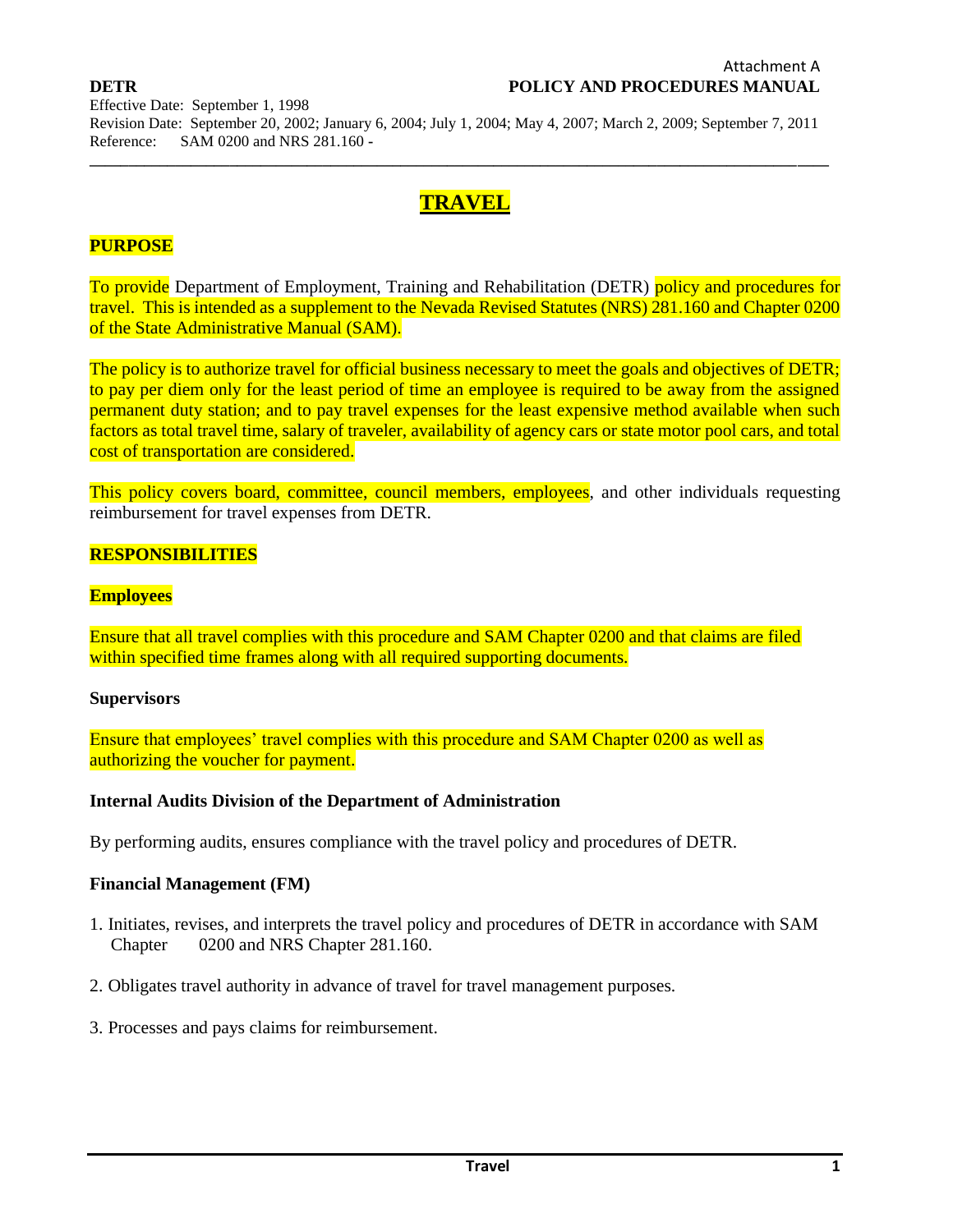**\_\_\_\_\_\_\_\_\_\_\_\_\_\_\_\_\_\_\_\_\_\_\_\_\_\_\_\_\_\_\_\_\_\_\_\_\_\_\_\_\_\_\_\_\_\_\_\_\_\_\_\_\_\_\_\_\_\_\_\_\_\_\_\_\_\_\_\_\_\_\_\_\_\_\_\_\_\_\_\_\_\_\_\_\_\_\_\_\_\_\_\_\_\_\_**

#### **Liaisons to Board, Committee, Council Members, or Other Individuals**

The DETR liaison for a board, committee or council member, or any other individual requesting reimbursement of travel costs is responsible for communicating the current DETR Travel Policy and Procedure to each member or individual prior to the commencement of travel.

#### **APPROVAL**

All travel and training must be requested and approved through the DETR Travel Module in the DETR Financial System (DFS). All in state and out of state travel must be approved by FM and the Division Administrator or designee, **prior to** confirming travel arrangements that obligate state funds and in accordance with the policy and procedures outlined in this document.

All travel expenses of state employees will be charged to the budget account specifically appropriated or authorized to provide for the employees' salary and/or travel expenses.

#### **OUT OF BUDGET REQUESTS**

Out of budget travel should have a memorandum attached to the request. The memorandum should include the cost of the trip, the budget account to be charged, authorizer of the travel in the other budget account, and a justification. FM will obtain Budget Division approval in advance of the travel.

#### **COMBINING STATE BUSINESS AND PERSONAL TRAVEL**

All travel that incorporates personal and state business travel must have prior approval by the Director or designee and must demonstrate that the costs borne by the state are not increased by the personal travel. The travel claim must clearly delineate the personal and state charges and list the dates and time associated with the personal travel*.* **No overtime will be allowed when state business and personal travel are combined.** 

### **INTERNET TRAVEL RESERVATIONS**

It is the policy of DETR to not reimburse for any cancellation fees assessed by Internet travel websites, (for example, Expedia.com). If an employee chooses to make their hotel reservations via the Internet in order to utilize discount rates, it will be of their own accord, and they will assume the responsibility of any cancellation fees. Employees should call hotels directly through their toll free numbers to reserve a room or can visit the hotel's website to determine if reservations can be made through the hotel online. Hotels may reduce the cost if the government rate is requested.

## **FILING TRAVEL CLAIMS**

All claims for travel reimbursement to an individual must be filed and approved through the DETR Travel Module in the DETR Financial System (DFS) within five (5) business days upon returning from travel status unless prohibited by exceptional circumstances. If the claim is not submitted within 30 days, reimbursement will not be made without additional approval of the Division Administrator.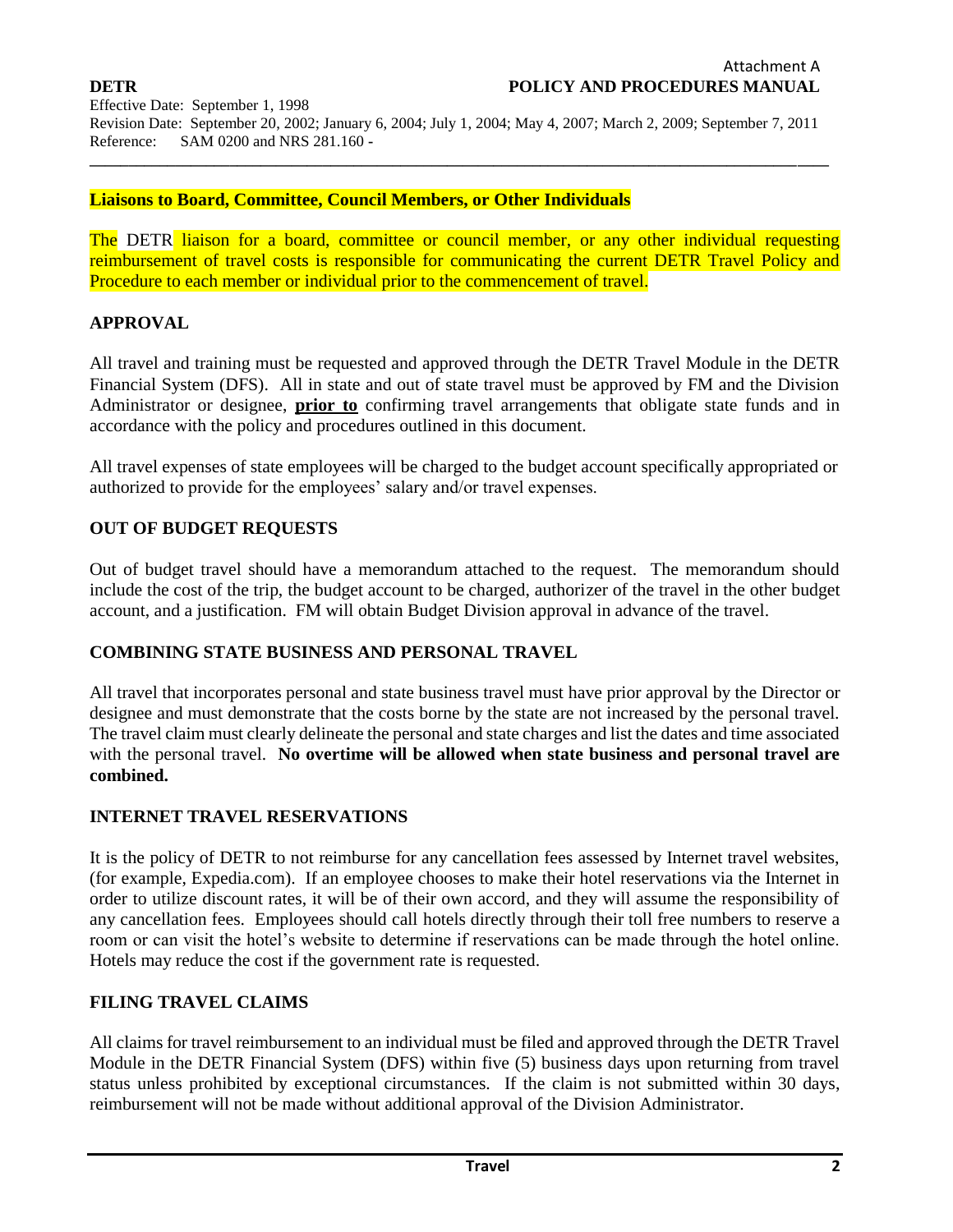**\_\_\_\_\_\_\_\_\_\_\_\_\_\_\_\_\_\_\_\_\_\_\_\_\_\_\_\_\_\_\_\_\_\_\_\_\_\_\_\_\_\_\_\_\_\_\_\_\_\_\_\_\_\_\_\_\_\_\_\_\_\_\_\_\_\_\_\_\_\_\_\_\_\_\_\_\_\_\_\_\_\_\_\_\_\_\_\_\_\_\_\_\_\_\_**

An employee will be reimbursed up to the maximum approved for breakfast, lunch, or dinner if the employee participated in a "working session" meal. The employee must include on the travel reimbursement form the reason for requesting reimbursement for the meal and the employee's immediate supervisor must approve that the employee was required to participate in the meeting.

Reimbursement for mileage from the employee's residence to a destination will be the lesser amount of the distance from the residence or from their official workstation to the destination. No reimbursement will be made for costs that are less than the costs an employee would incur from their residence to their official workstation. For example, if an employee lives in Reno and works in Carson City, they will not receive mileage reimbursement to drive to the airport because the Reno airport is closer than the official work station.

The Claim for Travel Expense (TE) is prepared and approved through DFS and includes the following information:

- 1. Destination (the city with no abbreviations on out-of-state travel) and purpose of trip.
- 2. Reimbursement for monthly personal car use must include a breakdown of miles driven each day, the reason a state vehicle was not used, the purpose and the address(es) of the destination.
- 3. A board, committee or council member, employee, or any other individual requesting reimbursement of travel costs may claim two round trips for mileage or one round trip of a taxi to the nearest airport in lieu of parking if the amount is less than parking would have been. All claims for taxi, parking, or shuttle require a receipt for reimbursement.
- 4. A board, committee or council members, employees, or any other individuals claiming incidental expenses, as provided in the Out-of-State and In-State Travel Sections of this policy, shall list "Incidental Expenses" and the amount claimed is not to exceed the established federal General Services Administration (GSA) rate. DETR has elected to charge all incidental expenses claimed for out-ofstate travel to expense general ledger 6100 and for in state travel to expense general ledger 6200 regardless of the reason for the expense.
- 5. A board, committee or council member, employee, or any other individual cannot sign as the authorizing signature on any travel voucher made out in his or her name except for the Director.

Agencies submitting travel payment requests from training categories must identify the trip as "Training Related" on the TE and provide documentation demonstrating the travel is training related.

### **NON TRAVEL ITEMS ON TRAVEL CLAIMS**

Alcoholic beverages and personal items are not allowable expenses.

When a board, committee or council member, employee, or any other individual is traveling out of state for five (5) or more nights, the traveler will be reimbursed for the cost of having clothes laundered. Receipts are required for reimbursement.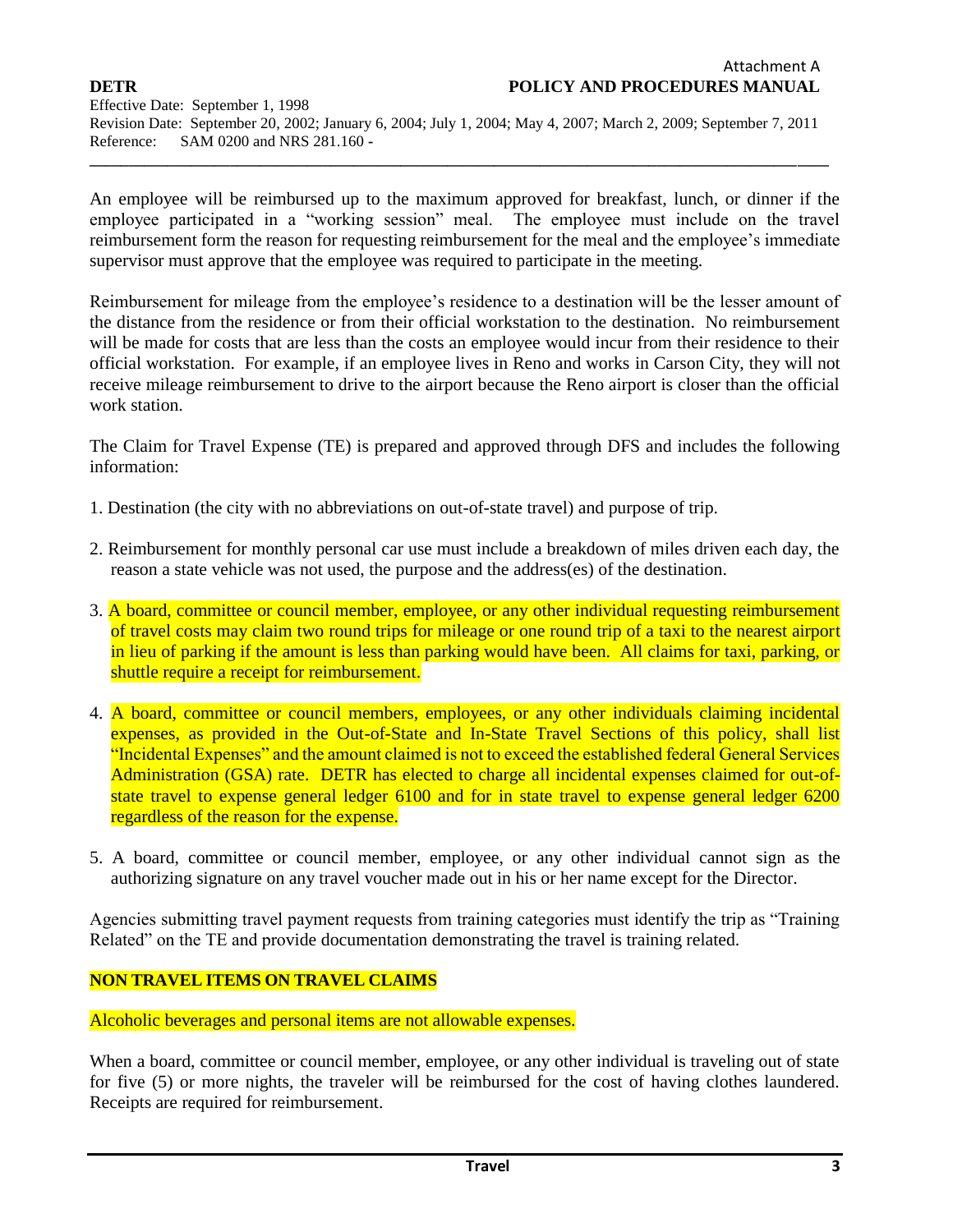**\_\_\_\_\_\_\_\_\_\_\_\_\_\_\_\_\_\_\_\_\_\_\_\_\_\_\_\_\_\_\_\_\_\_\_\_\_\_\_\_\_\_\_\_\_\_\_\_\_\_\_\_\_\_\_\_\_\_\_\_\_\_\_\_\_\_\_\_\_\_\_\_\_\_\_\_\_\_\_\_\_\_\_\_\_\_\_\_\_\_\_\_\_\_\_**

## **IN-STATE TRAVEL**

Divisions must use the DFS Travel Module to complete the "In-State Travel Request" form to obligate travel authority for travel management purposes. The electronic approvals of the supervisor and the Division Administrator or designee are required.

After the approval by the Division Administrator or designee, the system will automatically submit the request to FM for confirmation of adequate budget authority prior to travel occurring and prior to any travel expenses being incurred. For example, airline tickets will not be purchased prior to approval of the travel authorization form.

If travel expenses are incurred prior to approval, payment of the expenses incurred are considered the responsibility of the individual incurring the expense if the travel authorization is subsequently denied. This would not apply to an approved authorization that is later canceled by the Division Administrator or designee.

If the total cost of the travel exceeds available authority, FM will reject the travel authorization form to the requestor with the explanation of "Travel Request Exceeds Available Budget Authority"

| 1. Rates are based on GSA guidelines. The time limitation for meals is as follows: |                                                                |
|------------------------------------------------------------------------------------|----------------------------------------------------------------|
| <b>Breakfast:</b>                                                                  | Must leave prior to 6:30 a.m.<br>Must return after 7:30 a.m.   |
| Lunch:                                                                             | Must leave prior to 11:30 a.m.<br>Must return after 1:00 p.m.  |
| Dinner:                                                                            | Must leave prior to $6:00$ p.m.<br>Must return after 6:30 p.m. |

- 2. The GSA rate for incidentals per day can be claimed for items such as fees for luggage carts, metered parking, subway/bus use, toll charges, and tips. Receipts are not required for reimbursement.
- 3. Hotel rates are based on the GSA guidelines. Lodging will be reimbursed at the actual expense not to exceed the GSA rate. Exceptions to the GSA rate may only be made if the lodging is procured at a prearranged place such as a hotel when a meeting, conference or training session is held or costs have escalated because of special events; lodging within prescribed allowances cannot be obtained nearby; and costs to commute to/from the nearby location exceed the cost savings from occupying less expensive lodging. Exceptions to the GSA rate must be accompanied with a memorandum explaining the exception and be approved by the Division Administrator or designee. Receipts are required for reimbursement. Any costs incurred over the GSA hotel rate that were not approved by the Division Administrator ahead of time will not be reimbursed.
- 4. Mileage will be reimbursed at the current rate established by the State Board of Examiners, as reflected in the most recent "All Agency" memorandum related thereto. The use of personal vehicles for the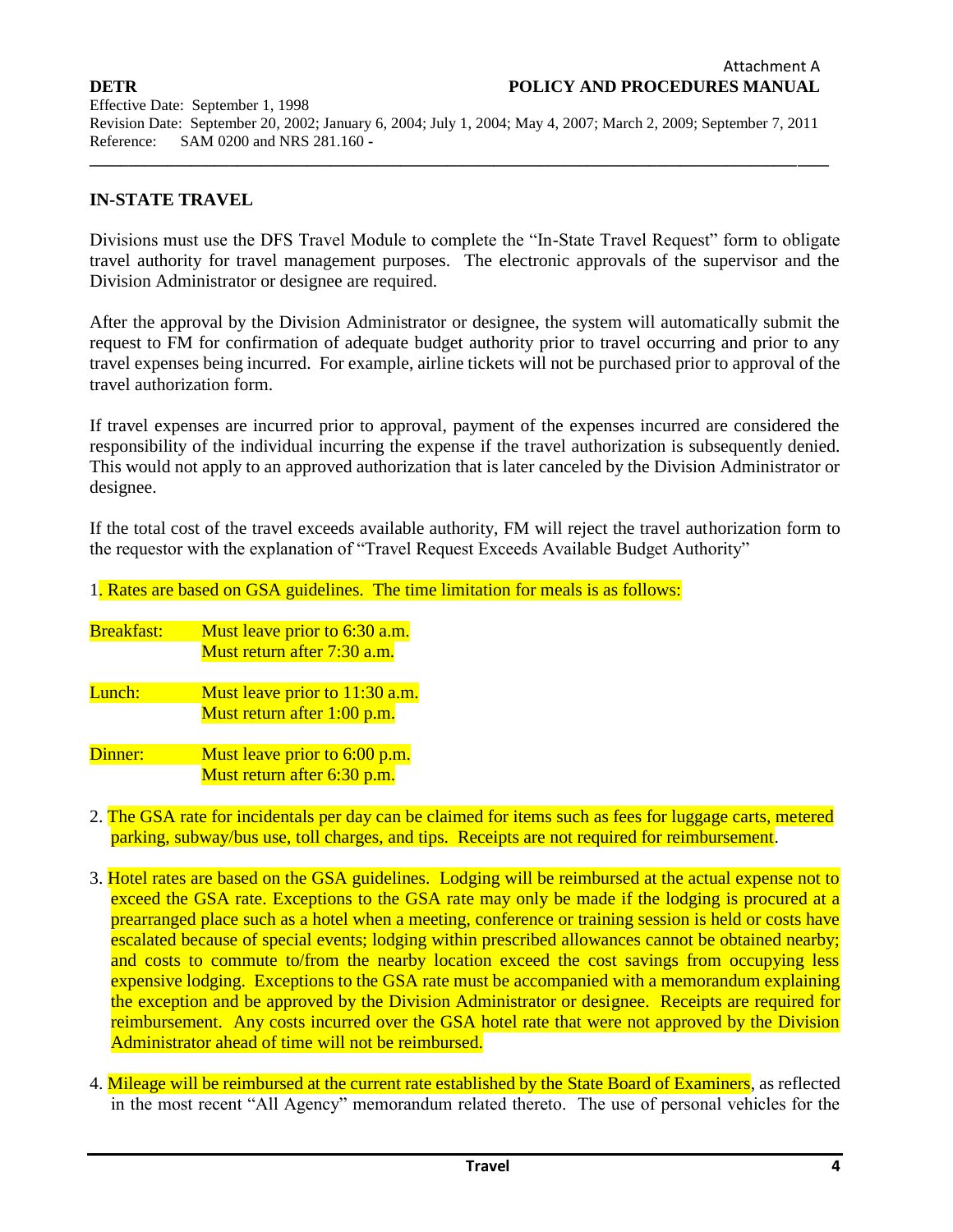Effective Date: September 1, 1998

Revision Date: September 20, 2002; January 6, 2004; July 1, 2004; May 4, 2007; March 2, 2009; September 7, 2011 Reference: SAM 0200 and NRS 281.160 **-**

**\_\_\_\_\_\_\_\_\_\_\_\_\_\_\_\_\_\_\_\_\_\_\_\_\_\_\_\_\_\_\_\_\_\_\_\_\_\_\_\_\_\_\_\_\_\_\_\_\_\_\_\_\_\_\_\_\_\_\_\_\_\_\_\_\_\_\_\_\_\_\_\_\_\_\_\_\_\_\_\_\_\_\_\_\_\_\_\_\_\_\_\_\_\_\_** employee's convenience will be reimbursed at one-half of the current standard rate. A traveler will be compensated for any miles driven in excess of their normal commute. An employee's normal commute is the round trip mileage between the employee's residence and their official duty station.

- a. MapQuest is a good tool to use in estimating mileage, which could also be attached to the travel request.
	- b. Please contact FM for assistance with specific travel situations.
- 5. Claims for commercial transportation (taxis, subway, bus, train, and shuttles) and parking must be supported by a receipt.
- 6. Employees must be at least 50 miles from their duty station to receive reimbursement for meals. Exception: In some cases, meetings include purchase of a meal as a portion of the registration fee.
- 7. The state does not normally reimburse employees for gas receipts. However, if the employee wishes to only claim gas costs and these costs are less than the allowed mileage rate when a private car is used for the employee's convenience, the employee may claim such costs on the Claim for Travel Expense.
- 8. When traveling by agency vehicle, the fuel card that each vehicle is equipped with must be used. Reimbursement to the employee will be made only if a fuel card location is not available or the fuel card is not accepted. A receipt must be submitted along with an explanation.
- 9. When appropriate, an itinerary and registration information should be attached to the travel request in DFS Failure to comply may result in a delay in the approval process.

### **AIR TRANSPORTATION BETWEEN LAS VEGAS AND RENO**

Per SAM 0216, State agencies traveling between Reno and Las Vegas are to use the Southwest Airlines corporate Internet booking tool, SWABIZ. State agencies can obtain information about SWABIZ from the State Purchasing Division's website. Due to the fluid nature of the travel industry, changes to the State's travel program will be announced to State agencies via all agency memorandums, in addition to being posted on the State Purchasing Division's website.

All air transportation reservations should be made by a Travel Coordinator.

### **OUT-OF-STATE TRAVEL**

Any employee required to travel out of state must use the DFS Travel Module to submit the "Out-of-State-Travel Request" form, 30 days **in advance**, for approval by the Division Administrator or designee.

The electronic form will be automatically submitted to FM after the Division Administrator's or designee approval for confirmation of adequate budget authority prior to travel occurring and prior to any travel expenses being incurred. For example, airline tickets will not be purchased prior to approval of the travel authorization form.

If travel expenses are incurred prior to approval, payment of the expenses incurred are considered the responsibility of the individual incurring the expense if the travel authorization is subsequently denied.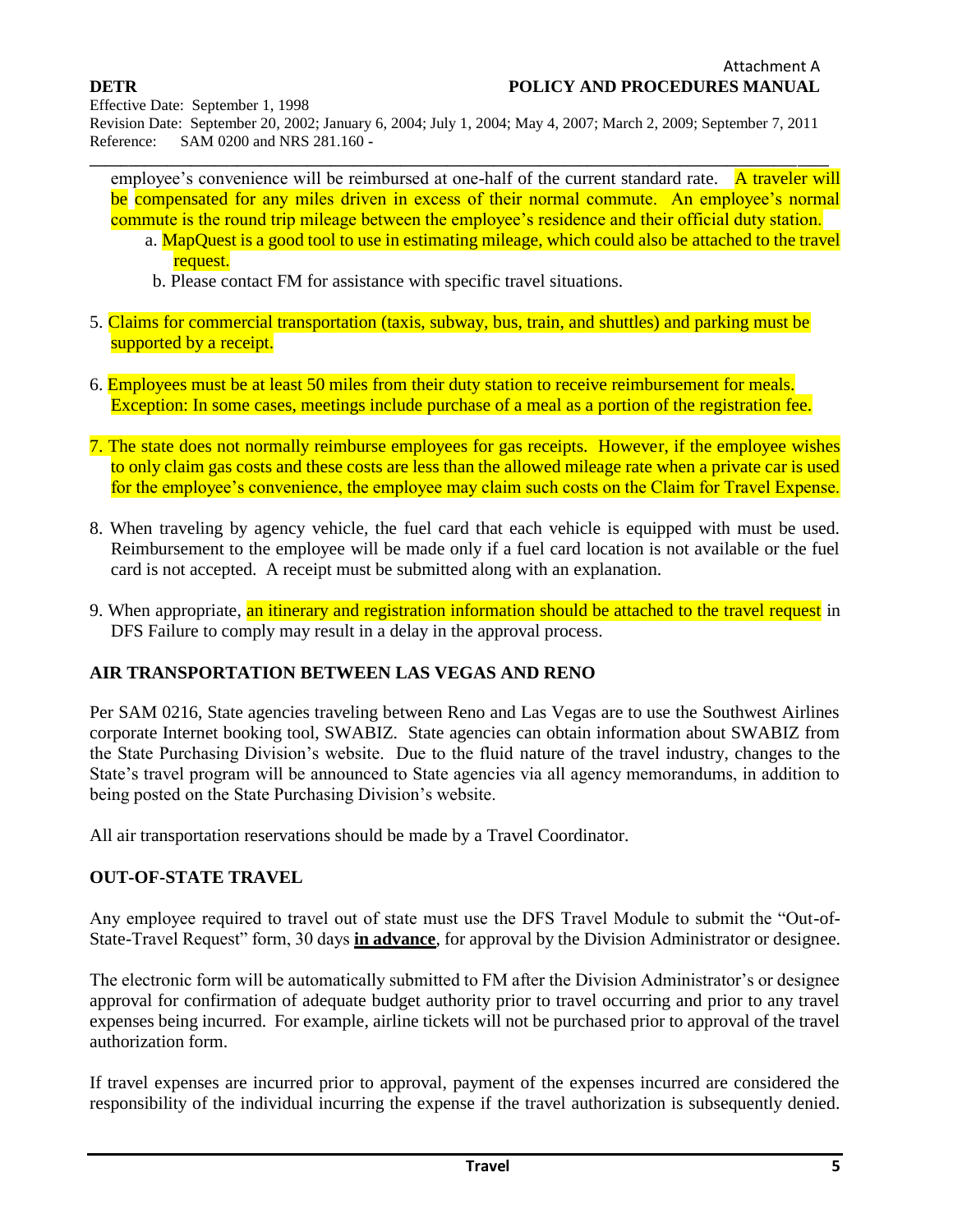**\_\_\_\_\_\_\_\_\_\_\_\_\_\_\_\_\_\_\_\_\_\_\_\_\_\_\_\_\_\_\_\_\_\_\_\_\_\_\_\_\_\_\_\_\_\_\_\_\_\_\_\_\_\_\_\_\_\_\_\_\_\_\_\_\_\_\_\_\_\_\_\_\_\_\_\_\_\_\_\_\_\_\_\_\_\_\_\_\_\_\_\_\_\_\_**

This would not apply to an approved authorization that is later canceled by the Division Administrator or designee.

If the total cost of the travel exceeds available authority, FM will reject the travel authorization form to the requestor with the explanation of "Travel Request Exceeds Available Budget Authority".

1. Rates are based on GSA guidelines. The time limitation for meals is as follows:

Breakfast: Must leave prior to 6:30 a.m. Must return after 7:30 a.m.

Lunch: Must leave prior to 11:30 a.m. Must return after 1:00 p.m.

Dinner: Must leave prior to 6:00 p.m. Must return after 6:30 p.m.

When registration fees provide for meals, employees shall not request additional reimbursement for the meal. Meals exceeding state reimbursement rates will not be allowed as part of the registration fee when listed as an optional item(s) on the registration form. Meals served in flight, as part of the airfare shall not be claimed for reimbursement.

The Board of Examiners has approved a meal rate for employees traveling outside the United States, commensurate with the State Department's meal allowances for foreign cities as listed in the State Department's publication, Maximum Travel Per Diem Allowances Foreign Areas. A copy of the rates in effect during the period of travel must be included with the travel claim.

- 2. The GSA rate for incidentals per day can be claimed for items such as fees for luggage carts, metered parking, subway/bus use, toll charges, and tips. Receipts are not required for reimbursement.
- 3. Specific exemptions can be made to the receipt policy based upon unusual circumstances. Employees anticipating the need for exemptions should present them in writing to FM prior to travel with the Division Administrator's signature, or immediately upon return to work if an unanticipated event occurs while on travel status.
- 4. Lodging will be reimbursed at actual expense not to exceed the GSA rate for the primary destination and may vary by season. Receipts are required for all lodging expenses. Lodging taxes are limited to the taxes on reimbursable lodging costs.

 With pre-approval of the Director or designee, exceptions may be made to the rate of reimbursement for lodging when the following applies:

1. Lodging is procured at a prearranged place such as a hotel when a meeting, conference or training session is held or;

2. Costs have escalated because of special events; lodging within prescribed allowances cannot be obtained nearby; and costs to commute to/from the nearby location exceed the cost savings from occupying less expensive lodging.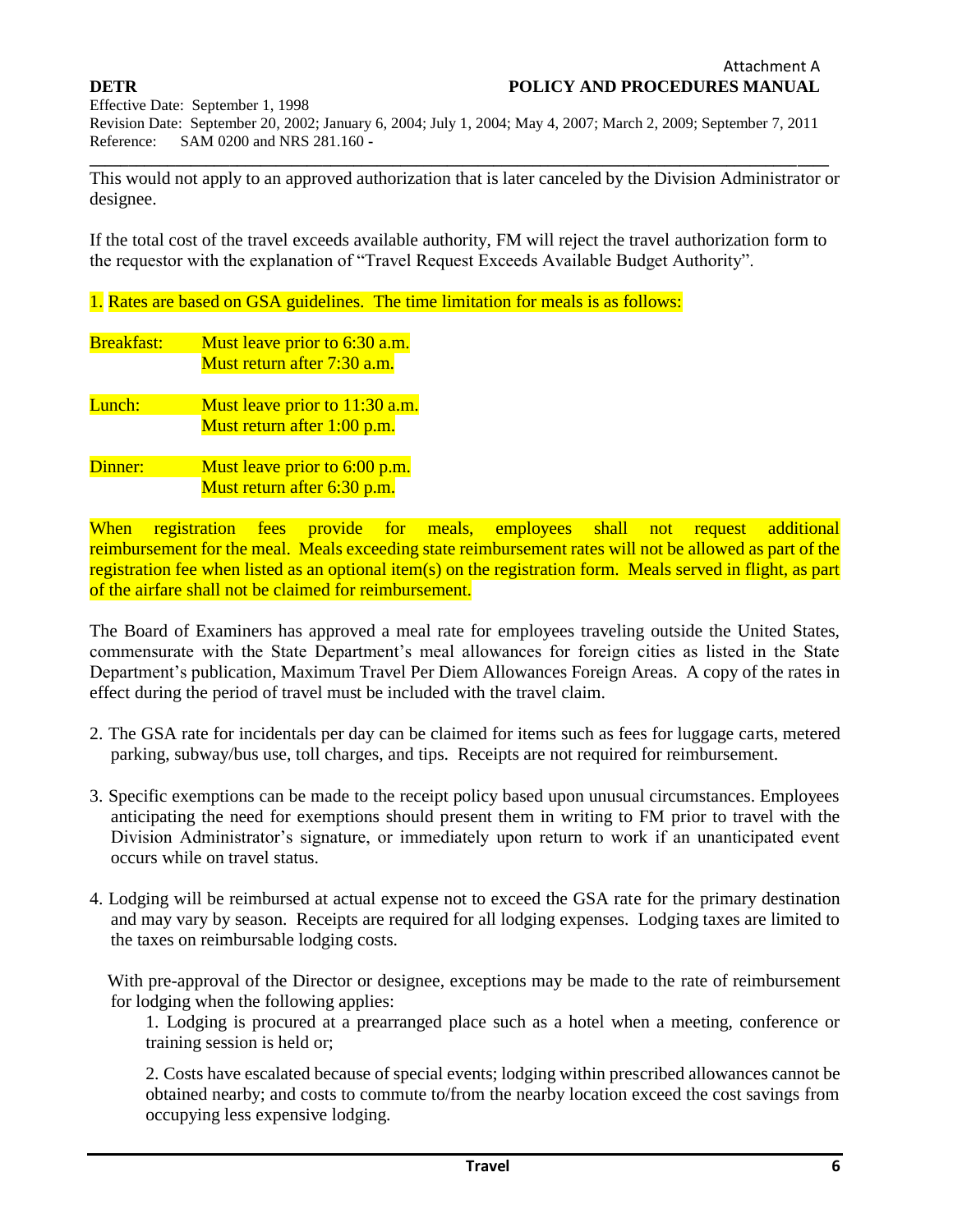**\_\_\_\_\_\_\_\_\_\_\_\_\_\_\_\_\_\_\_\_\_\_\_\_\_\_\_\_\_\_\_\_\_\_\_\_\_\_\_\_\_\_\_\_\_\_\_\_\_\_\_\_\_\_\_\_\_\_\_\_\_\_\_\_\_\_\_\_\_\_\_\_\_\_\_\_\_\_\_\_\_\_\_\_\_\_\_\_\_\_\_\_\_\_\_**

If the condition(s) above exist, the following rules apply to the rate of reimbursement for out-ofstate travel:

1. 175% of the federal per diem rate for surveyed out-of-state sites or;

- 2. 300% of the standard CONUS federal per diem rate for non- surveyed out-of-state sites.
- 5. When appropriate, an itinerary and registration information should be attached to the travel request in DFS. Failure to comply may result in a delay in the approval process.
- 6. All air transportation reservations should be made by a Travel Coordinator.

### **STATE CONTRACTED CHARGE CARDS/TRAVEL ADVANCES**

Charge cards are offered as a convenience by the State of Nevada to State Officials and employees who are required to travel for the purpose of accomplishing work activities and fulfilling assigned responsibilities. All employees who elect to accept a state issued charge card are solely responsible and liable for the use of the card. The card may only be used for official state business. It is the agency's responsibility to monitor employee's credit card activity on a monthly basis.

- 1. The maximum withdrawal per advance is subject to restrictions established by Chapter 0232.0 of SAM.
- 2. The cash advance is available for any normal, reimbursable out-of-pocket expense incurred by the traveler which includes, but is not limited to, meals, per diem, ground transportation, tolls, and parking. Circumstances may dictate, however, that a traveling employee is required to obtain an additional cash advance from an ATM in order to pay for unexpected out-of-pocket expenses. Such exceptions will be considered on a case-by-case basis by FM. In order to be reimbursed for ATM fees using the state contracted charge card, cash withdrawals must be at least the rate of the established GSA meal per diem for one full day.
- 3. When an employee who has used a state contracted charge card for state travel expenses submits a claim for reimbursable expenses, all DETR units should process the claim immediately to preclude the employee from incurring an interest charge on the charge card account. Interest charges incurred due to delays beyond the control of the traveler will be travel expenses reimbursable to the employee. The employee will be responsible for late charges if the travel claim is not filed within five (5) business days of return.
- 4. In the event an advance is not available through the use of the state contracted charge card, a state employee may be advanced money to cover anticipated travel expenses at the discretion of the Director. The traveler must indicate on the travel request form that an advance is requested and the Director or designee must approve. In order to receive a travel advance, employees must be in travel status for at least 24 hours.
- 5. Employees shall NOT approve their own advances, except when the Director's request is in the Director's own name.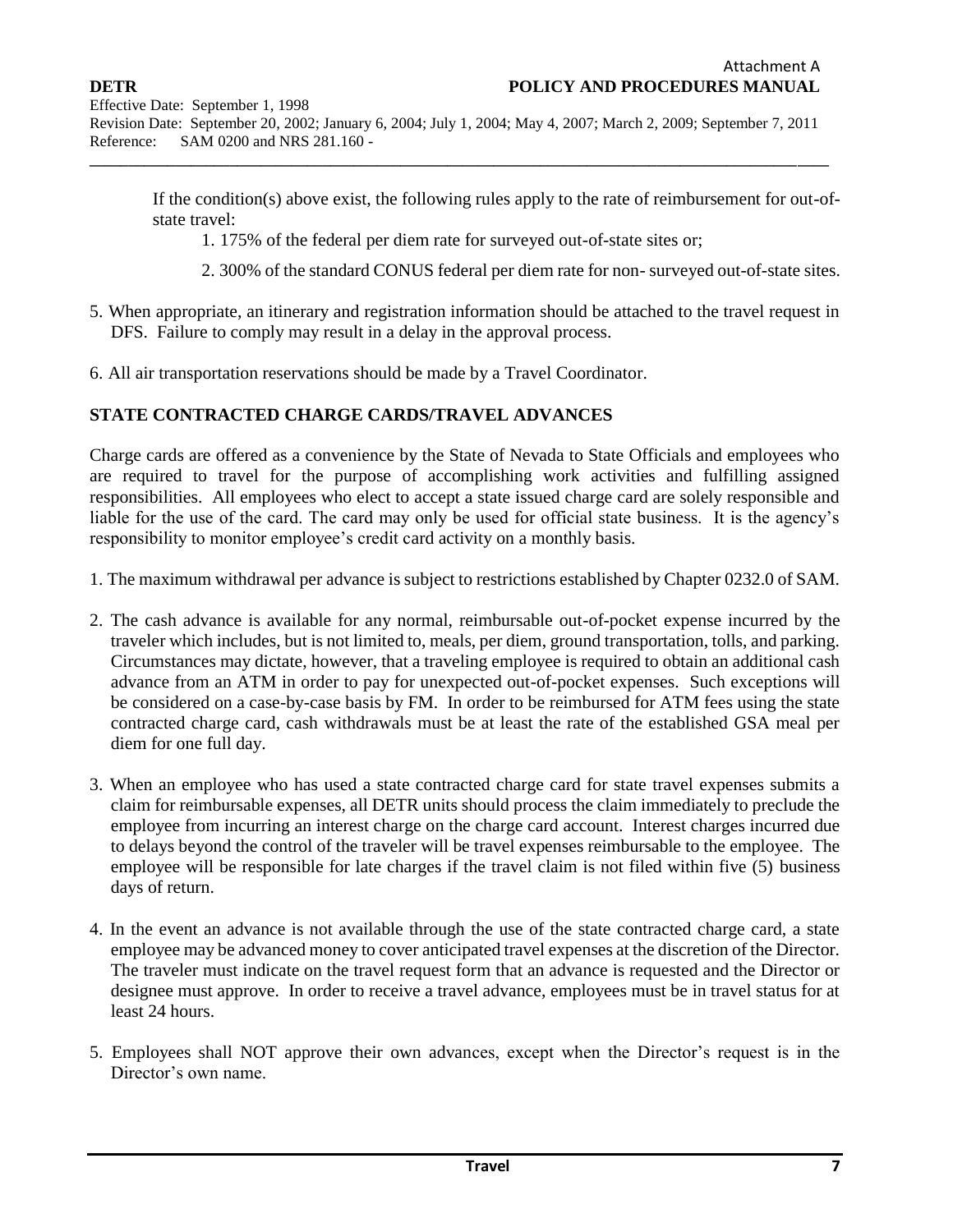- **\_\_\_\_\_\_\_\_\_\_\_\_\_\_\_\_\_\_\_\_\_\_\_\_\_\_\_\_\_\_\_\_\_\_\_\_\_\_\_\_\_\_\_\_\_\_\_\_\_\_\_\_\_\_\_\_\_\_\_\_\_\_\_\_\_\_\_\_\_\_\_\_\_\_\_\_\_\_\_\_\_\_\_\_\_\_\_\_\_\_\_\_\_\_\_** 6. A travel advance will be calculated at 85% of the reimbursable expenses, such as lodging, meals, parking and rental car. All other expenses will be reimbursed upon the employee's return.
- 7. All travel advances must be substantiated by a Travel Expense Reimbursement Claim and all necessary receipts, itineraries, and other required documentation within five (5) business days after returning. FM should take no more than two (2) working days to process the claim. An employee may only have one (1) outstanding Travel Advance at a time. (Exceptions may be approved by Financial Management on a case by case basis).
- 8. Employees receiving an overpayment of a Travel Advance will be required to submit overpayments to Financial Management within five (5) working days of return from travel. Failure to meet this requirement will result in denial of future travel advances.
- 9. When an employee who has been issued a charge card for travel expenses transfers to a different agency or leaves state service, the employee's agency shall:
	- If the employee transfers within DETR, notify FM of the transfer; or

• If the employee leaves state service, or transfers to a different agency, immediately, as part of DETR's exit policy, retrieve the charge card from the employee and notify FM within 24 hours after the change in the employee's status.

- 10. For application information on charge cards, contact your Division Administrator.
- 11. The charge card is the preferred method for employees to receive travel advances. If an advance is not available through the use of the card, a travel advance from the agency budget account should be requested and approved at least 10 days prior to the travel. The amount advanced will be calculated at 85% of the reimbursable expenses. A claim is required to reconcile the cash advance to the actual travel taken. The advance constitutes a lien upon the accrued wages of the requesting employee. Failure to comply with this travel policy will result in loss of travel advance privileges for future travel.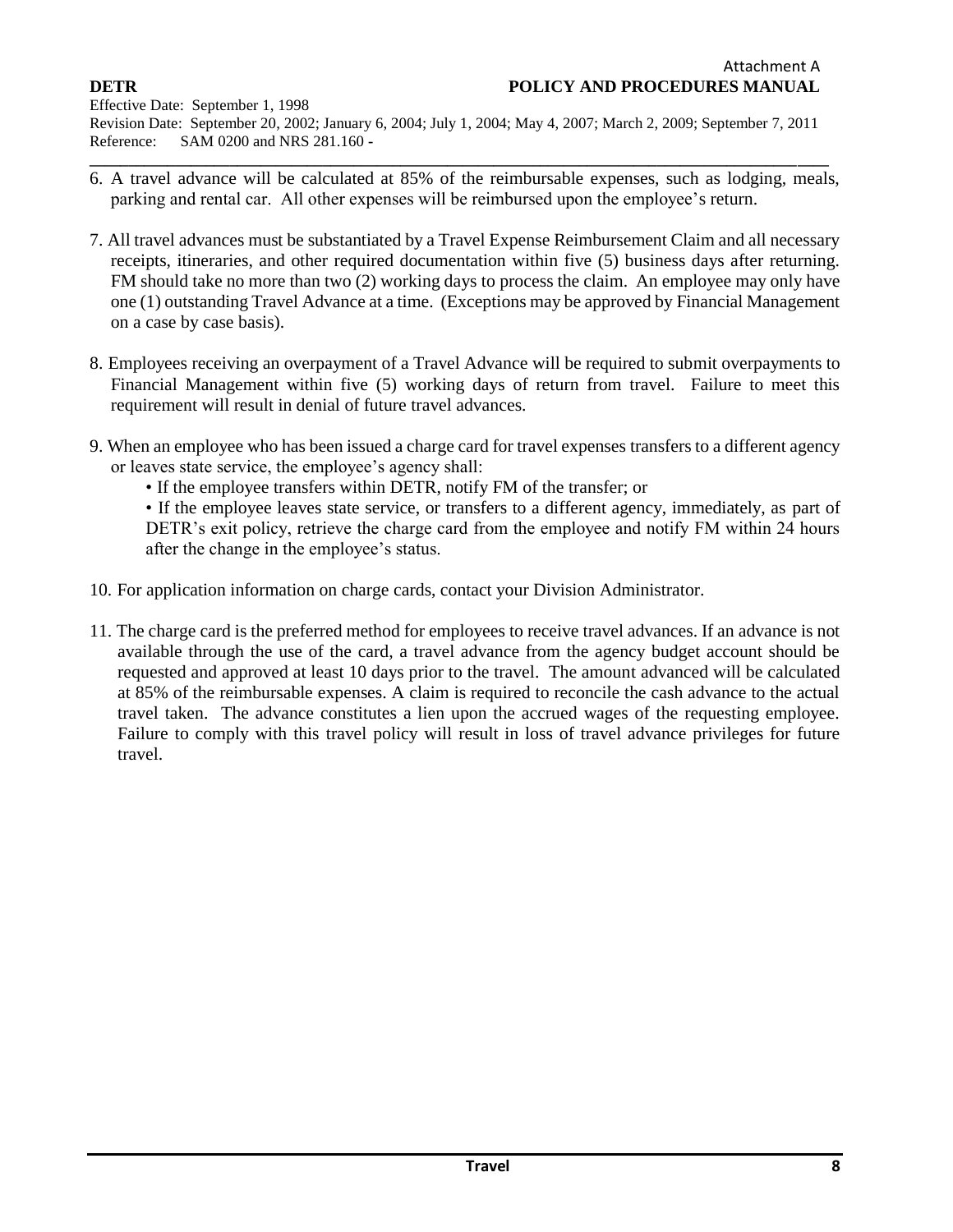Effective Date: September 1, 1998

Revision Date: September 20, 2002; January 6, 2004; July 1, 2004; May 4, 2007; March 2, 2009; September 7, 2011 Reference: SAM 0200 and NRS 281.160 **-**

**\_\_\_\_\_\_\_\_\_\_\_\_\_\_\_\_\_\_\_\_\_\_\_\_\_\_\_\_\_\_\_\_\_\_\_\_\_\_\_\_\_\_\_\_\_\_\_\_\_\_\_\_\_\_\_\_\_\_\_\_\_\_\_\_\_\_\_\_\_\_\_\_\_\_\_\_\_\_\_\_\_\_\_\_\_\_\_\_\_\_\_\_\_\_\_**

## **OVERNIGHT LODGING WITHIN 50 MILES OF PRINCIPAL WORK STATION**

Overnight lodging reimbursement in areas less than 50 miles from the employee's principle work station must be submitted in advance to the Director or designee for review and approval. Exceptions to this requirement are as follows:

- 1. Inclement weather conditions make travel difficult (must indicate reason on travel claim);
- 2. Late official meetings are required; or
- 3. Individuals are part of a statewide conference that is designed to disseminate information regarding changes to laws, regulations, rules, and/or policies.

### **INTERVIEW EXPENSES**

- 1. DETR may pay for the travel and per diem expenses incurred by the three (3) most highly rated applicants for a permanent position while those applicants interview for that position if the proposed reimbursement has been approved by the State Board of Examiners.
- 2. Claims must be submitted for payment in the same manner as other travel claims and will be reimbursed at the GSA rates for the location that the interview is conducted.
- 3. DETR shall not pay for the applicant's expenses if the position has been offered and declined.
- 4. All requests for travel expenses shall be submitted to FM, who shall submit them to the State Board of Examiners before obligations are incurred.
- 5. Upon approval, claims shall be paid in the same manner as other claims against the state.

## **STATE OFFICERS AND EMPLOYEES TRAVEL AS MEMBERS OF NON-STATE AGENCIES**

The following rules apply when it is necessary for employees to travel on state business as members of official non-state advisory boards or similar bodies:

- 1. Travel must be on state business. The state employees serving on the board must be doing so as a representative of the state, not as an interested private individual. Travel costs should be paid by the non-state agency if possible.
	- A. If all travel costs are paid by the non-state agency, no claims are to be submitted through the state. State contracted charge cards or accounts must not be used. The employee should make arrangements for payment of the expenses directly between the non-state agency and the transportation company if possible.